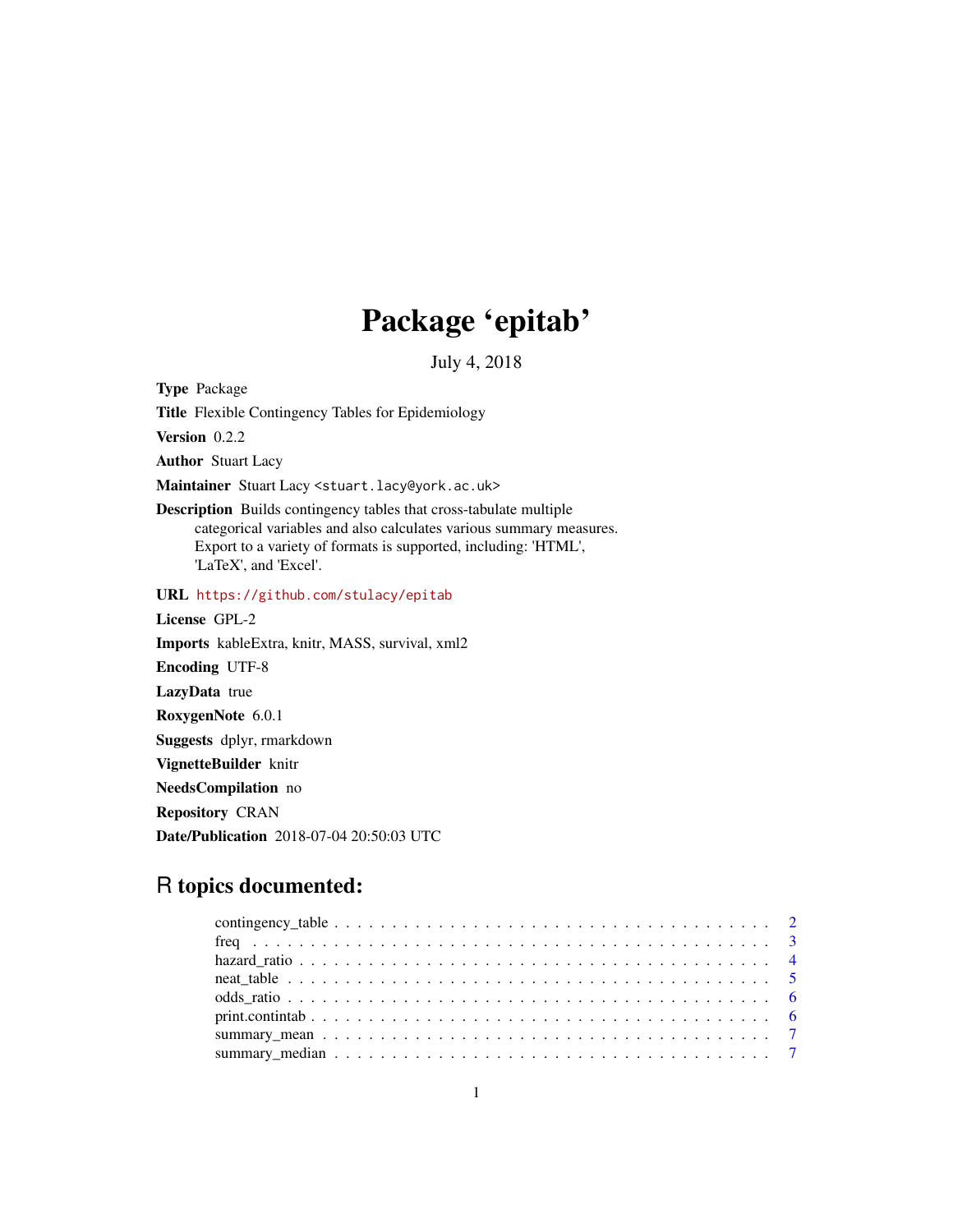#### <span id="page-1-0"></span>**Index** [8](#page-7-0) **8**

contingency\_table *Builds a contingency table*

## Description

A contingency table provides cross-tabulated frequencies between an outcome of interest and one or more independent variables. This function extends contingency tables to include summary statistics formed both column-wise and row-wise, looking at outcomes and covariates respectively in isolation. This allows for a large amount of flexibility and tables can be drawn for a variety of situations. By default, the print method fits these tables to standard R console output, but publication quality tables can be produced using the neat\_table function. See the vignette for further guidance.

## Usage

```
contingency_table(independents, data, outcomes = NULL,
  crosstab_funcs = NULL, row_funcs = NULL, col_funcs = NULL,
 marginal = TRUE)
```
## Arguments

| independents | A named list of independent variables, which will be distributed down the table's<br>rows. The variables must be specified by strings, with the item name used as the<br>column header.                                                                                                                                                                              |
|--------------|----------------------------------------------------------------------------------------------------------------------------------------------------------------------------------------------------------------------------------------------------------------------------------------------------------------------------------------------------------------------|
| data         | The data set that contains the columns specified in cat_vars and outcome.                                                                                                                                                                                                                                                                                            |
| outcomes     | The variables to cross-tabulate by. These will be distributed across the table's<br>columns. Specified as a named list of strings. Must correspond to factor or<br>character variables.                                                                                                                                                                              |
|              | crosstab_funcs A list of functions that are applied to every cross-tabulation permutation of<br>independents and outcomes. The most common function, the frequency, is<br>provided with the package in function freq. See the vignette for further guid-<br>ance.                                                                                                    |
| row_funcs    | A list of functions that are applied row-wise to the table, one independent vari-<br>able at a time, providing a value for each level of the factors specified in independents.<br>Two functions: odds_ratio and hazard_ratio come provided with the pack-<br>age. See the vignette for further guidance.                                                            |
| col_funcs    | A list of functions that are applied column-wise to the table, to every outcome<br>separate from the independent variables. Examples provided with the package<br>included summary_mean and summary_median, which calculate the mean and<br>median value of a specified continuous variable for each level of the outcome.<br>See the vignette for further guidance. |
| marginal     | Whether to include the counts of each level of cat_vars, the marginal fre-<br>quency.                                                                                                                                                                                                                                                                                |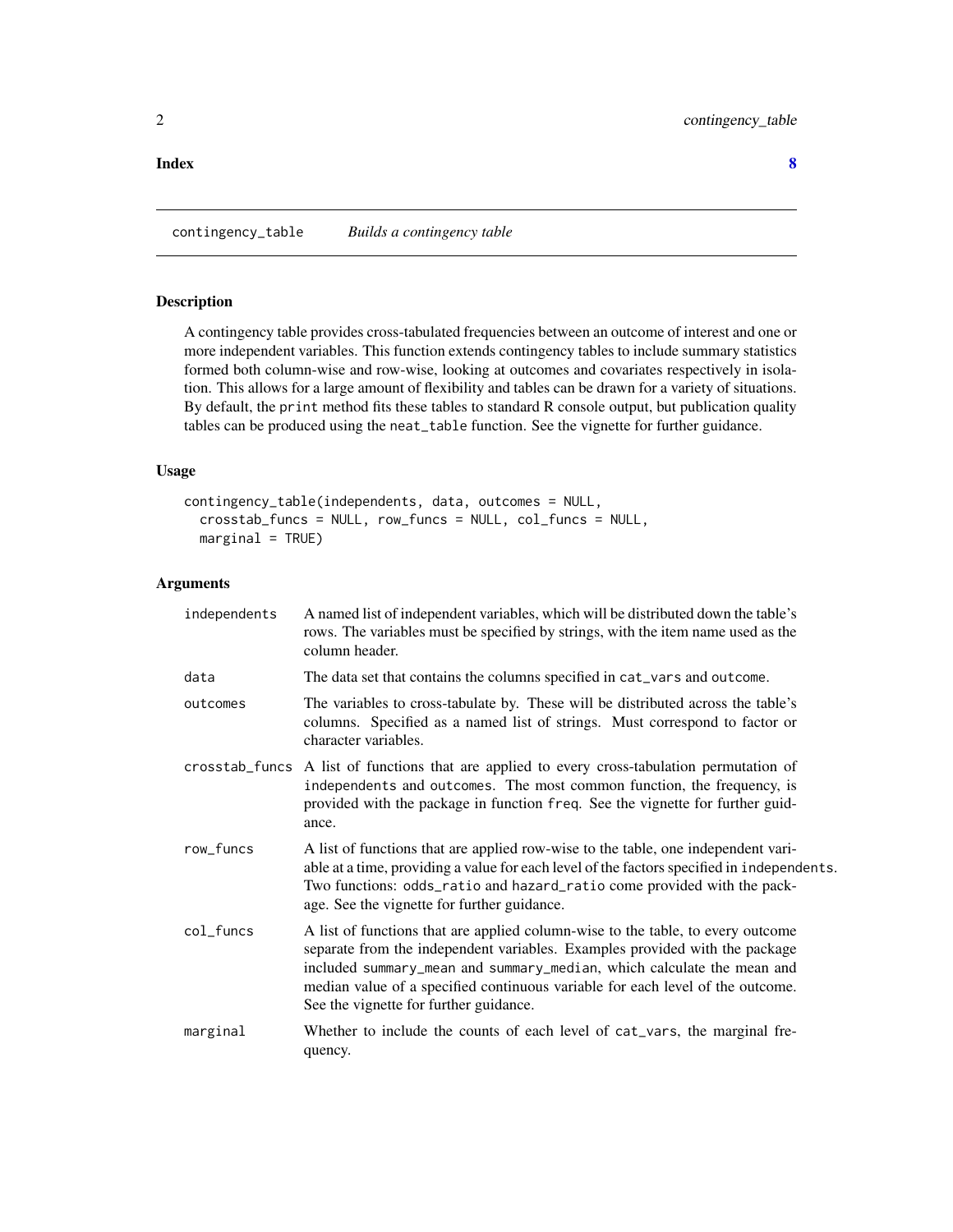## <span id="page-2-0"></span>freq 3

## Value

An S3 object of class contintab, that provides the cell contents as a matrix of strings.

## Examples

```
# This example uses a dummy data set of whether an individual was treated or not
treat <- data.frame(age=abs(rnorm(100, 60, 20)),
                    sex=factor(sample(c("M", "F"), 100, replace=TRUE)),
                    variant=factor(sample(c("A", "B"), 100, replace=TRUE)),
                    treated=factor(sample(c("Yes", "No"), 100, replace=TRUE),
                                   levels=c("Yes", "No")))
treat$agebin <- cut(treat$age, breaks=c(0, 40, 60, 80, 9999),
                    labels=c("0-40", "41-60", "61-80", "80+"))
# Displays a standard contingency table
contingency_table(list("Age"='agebin', "Sex"='sex'),
                  outcomes=list('Treated'='treated'),
                  crosstab_funcs=list(freq()),
                  data=treat)
# Continuous variables can be summarised with respect to the outcome
# by using col_funcs
contingency_table(list("Age"='agebin', "Sex"='sex'),
                  outcomes=list('Treated'='treated'),
                  crosstab_funcs=list(freq()),
                  col_funcs=list("Mean age"=summary_mean('age')),
                  data=treat)
# Regression coefficients can be added using row_funcs
contingency_table(list("Age"='agebin', "Sex"='sex'),
                   treat,
                   outcomes=list('Treated'='treated'),
                   crosstab_funcs=list(freq()),
                   row_funcs=list("Odds ratio"=odds_ratio('treated'),
                            "Adjusted odds ratio"=odds_ratio('treated', adjusted=TRUE)))
```
freq *Builds a function to calculate cross-tabulated frequencies*

## Description

Builds a function to calculate cross-tabulated frequencies

## Usage

```
freq(proportion = c("column", "row", "none"), display = <math>c("percentage","ratio"), digits = 3, missing = NULL)
```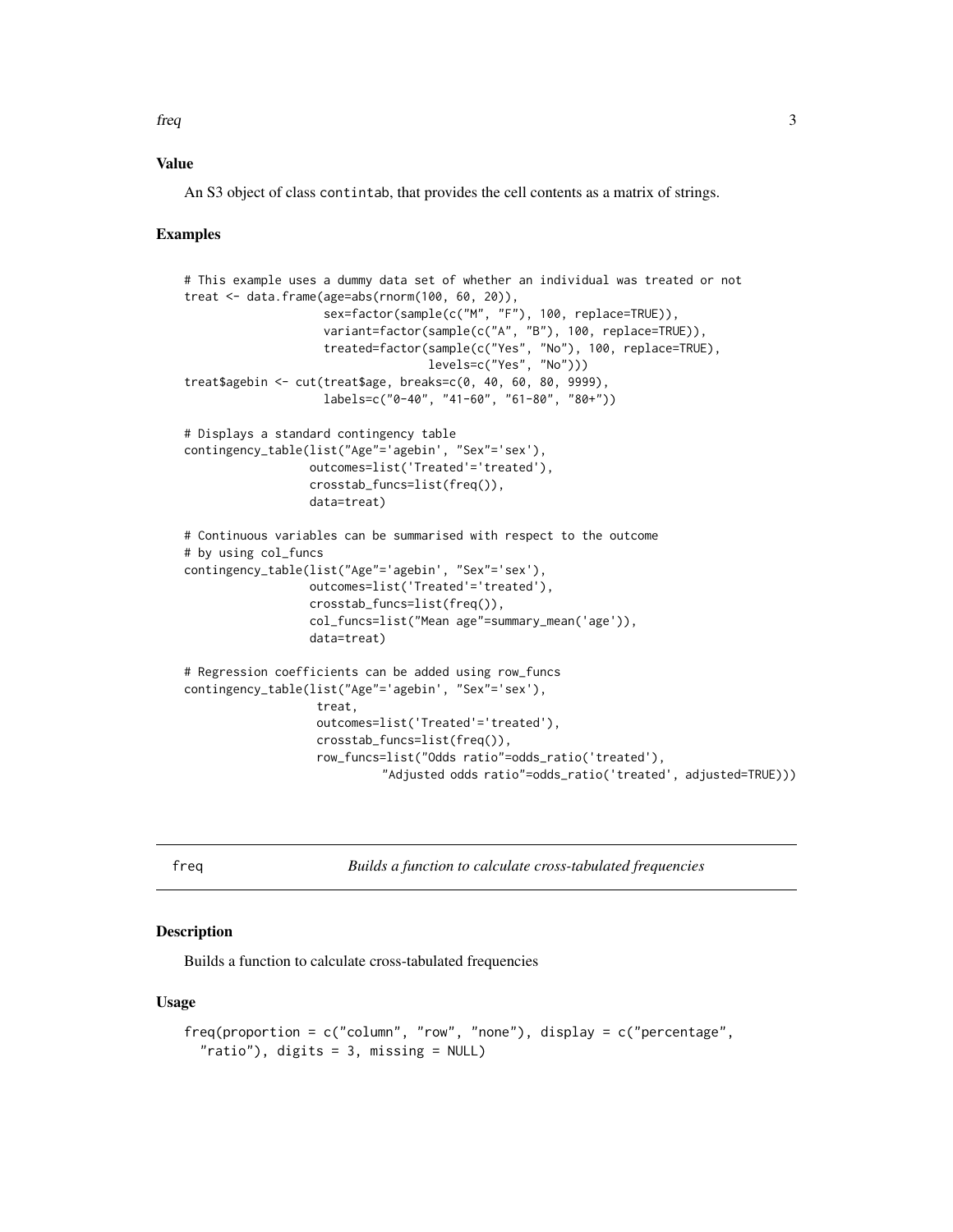## <span id="page-3-0"></span>Arguments

| proportion | Whether to display proportions in brackets after the counts as either row-wise<br>or column-wise, or not at all. |
|------------|------------------------------------------------------------------------------------------------------------------|
| display    | How to display the proportions if required.                                                                      |
| digits     | The number of digits to specify proportion to.                                                                   |
| missing    | Specifies covariates that shouldn't be included in calculating proportions for<br>column-wise summaries.         |

## Value

A function that calculates the frequency of a cell in a contingency table.

| hazard_ratio | Builds a function used to calculate hazard ratios. |
|--------------|----------------------------------------------------|
|--------------|----------------------------------------------------|

## Description

Builds a function to fit a Cox model to the outcome survival object and returns the hazard ratios for each covariate level.

## Usage

```
hazard_ratio(outcome, adjusted = FALSE, relevel_baseline = FALSE,
 digits = 2, ci = TRUE)
```
## Arguments

| outcome          | The dependent variable, specifies a Surv object as a string. For example, hazard_ratio("Surv(time, st   |  |
|------------------|---------------------------------------------------------------------------------------------------------|--|
| adjusted         | Whether to adjust for the other covariates, specified by independents argument<br>to contingency_table. |  |
| relevel_baseline |                                                                                                         |  |
|                  | Whether to use the largest level as the baseline.                                                       |  |
| digits           | The number of digits to display.                                                                        |  |
| ci               | Whether to include a confidence interval in parentheses after the estimate.                             |  |
|                  |                                                                                                         |  |

## Details

See documentation for contingency\_table and vignette for usage.

## Value

A function that is used to calculate hazard ratios.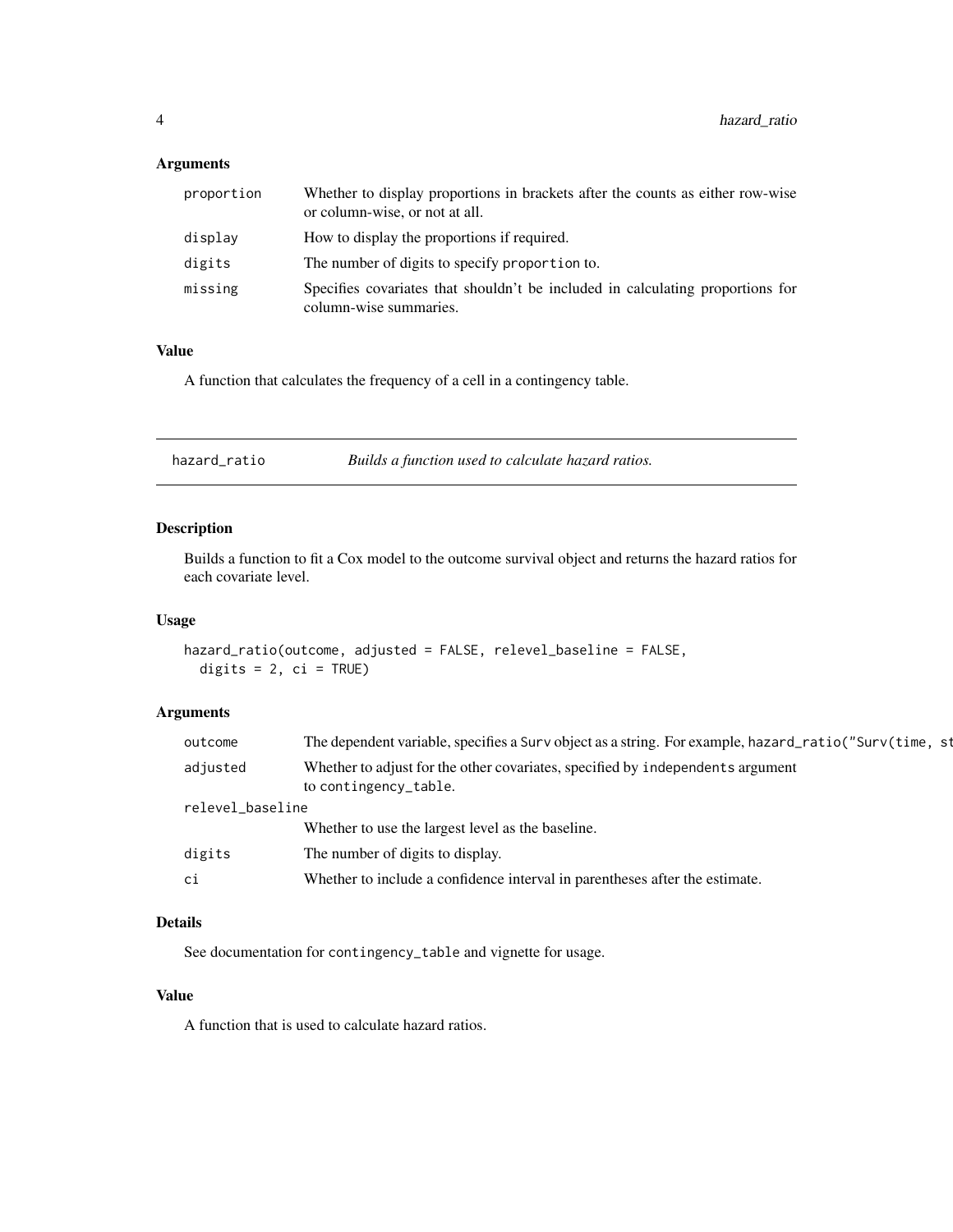<span id="page-4-0"></span>

## Description

This function provides a default means of converting a contingency table into HTML or LaTeX for publishing. By default, multiple column and row spanning cells are formed to accentuate the hierarchical nature of the data. The output of this function is a kable object and so can be further manipulated.

#### Usage

```
neat_table(table, format = c("html", "later"), ...)
```
## Arguments

| table                   | A contintab object, output by contingency_table.                                                             |
|-------------------------|--------------------------------------------------------------------------------------------------------------|
| format                  | A string specifying output format passed to knitr:: kable. Currently only<br>'html' and 'pdf' are supported. |
| $\cdot$ $\cdot$ $\cdot$ | Other arguments passed to knitr:: kable.                                                                     |

## Value

A kable object.

neat\_table(tab, 'latex', booktabs=TRUE)

## Examples

```
# This example uses a dummy data set of whether an individual was treated or not
treat <- data.frame(age=abs(rnorm(100, 60, 20)),
                    sex=factor(sample(c("M", "F"), 100, replace=TRUE)),
                    variant=factor(sample(c("A", "B"), 100, replace=TRUE)),
                    treated=factor(sample(c("Yes", "No"), 100, replace=TRUE),
                                   levels=c("Yes", "No")))
treat$agebin <- cut(treat$age, breaks=c(0, 40, 60, 80, 9999),
                    labels=c("0-40", "41-60", "61-80", "80+"))
tab <- contingency_table(list("Age"='agebin', "Sex"='sex'),
                         outcomes=list('Treated'='treated'),
                         crosstab_funcs=list(freq()),
                         col_funcs=list("Mean age"=summary_mean('age')),
                         data=treat)
# For use in an Rmarkdown that outputs to HTML
neat_table(tab, 'html')
# When outputting to PDF, the \code{booktabs} option produces well-formatted tables
```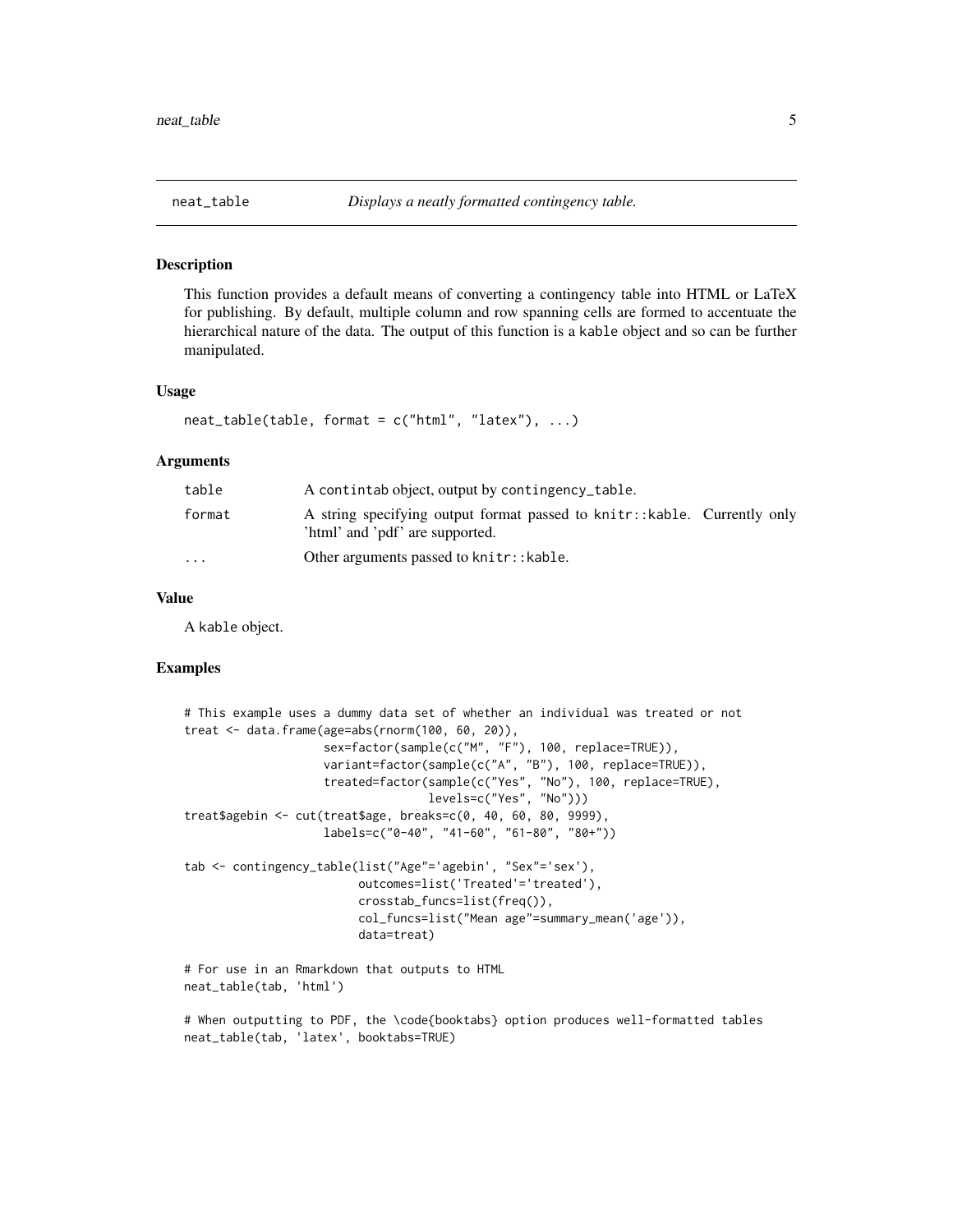<span id="page-5-0"></span>

## Description

Builds a function to run logistic regression on the outcome variable of interest and return the odds ratios for each covariate level.

## Usage

```
odds_ratio(outcome, adjusted = FALSE, relevel_baseline = FALSE,
 digits = 2, ci = TRUE)
```
## Arguments

| outcome          | The dependent variable as a string.                                                                     |  |
|------------------|---------------------------------------------------------------------------------------------------------|--|
| adjusted         | Whether to adjust for the other covariates, specified by independents argument<br>to contingency_table. |  |
| relevel_baseline |                                                                                                         |  |
|                  | Whether to use the largest level as the baseline.                                                       |  |
| digits           | The number of digits to display.                                                                        |  |
| ci               | Whether to include a confidence interval in parentheses after the estimate.                             |  |

## Details

See documentation for contingency\_table and vignette for usage.

## Value

A function that is used to calculate odds ratios.

print.contintab *Prints the contingency table as an ASCII table*

## Description

Prints the contingency table as an ASCII table

## Usage

## S3 method for class 'contintab'  $print(x, \ldots)$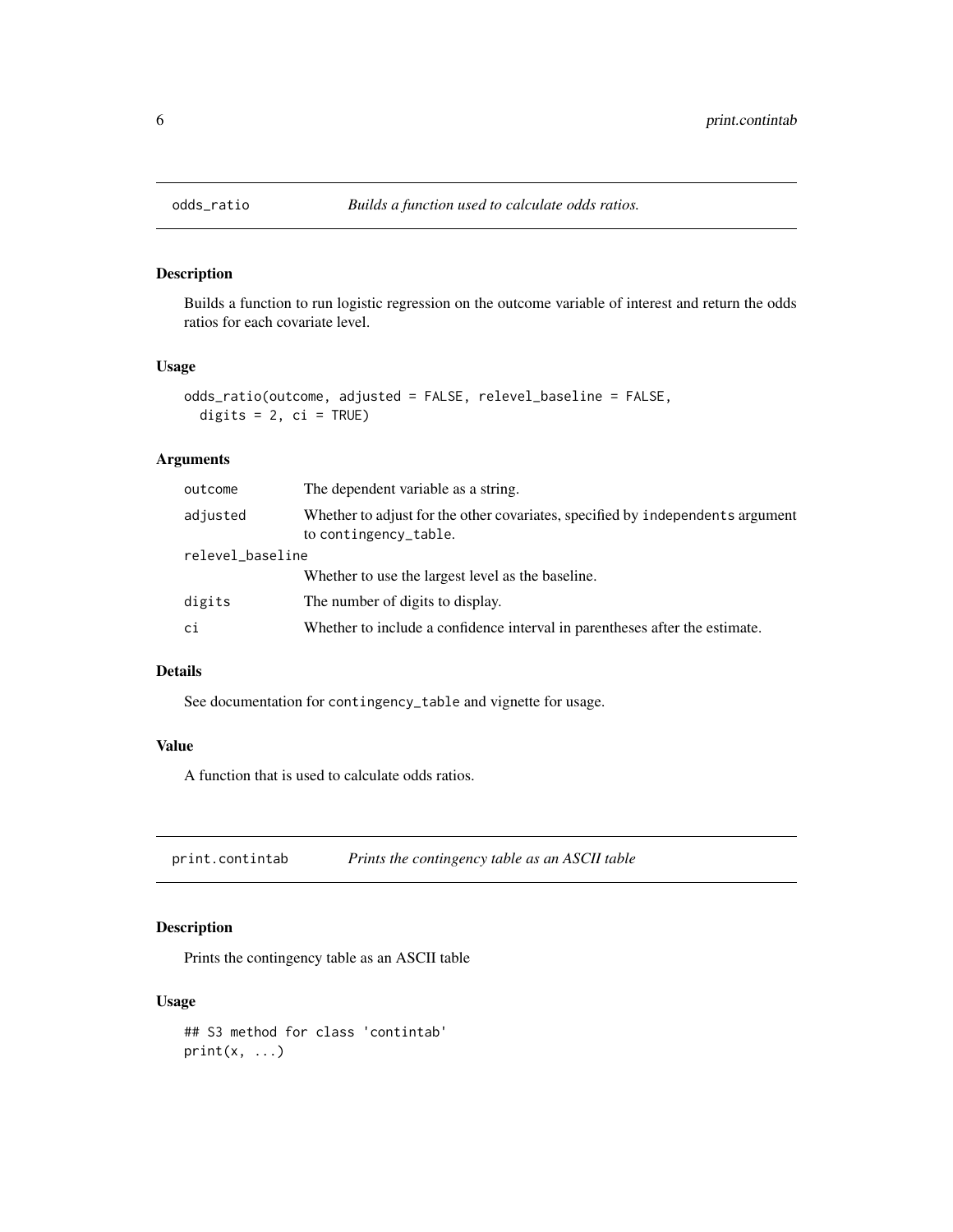## <span id="page-6-0"></span>summary\_mean 7

## Arguments

|         | An object of class contintab return by contingency_table. |
|---------|-----------------------------------------------------------|
| $\cdot$ | Options passed to print.                                  |

## Value

None. Prints a table to standard output.

| summary_mean | Builds a function to calculate the mean of a continuous variable for |
|--------------|----------------------------------------------------------------------|
|              | each level of an outcome.                                            |

## Description

Builds a function to calculate the mean of a continuous variable for each level of an outcome.

## Usage

summary\_mean(var)

## Arguments

var A continuous variable name as a string.

## Value

A function that calculates the mean value of var for each outcome level.

| summary_median | Builds a function to calculate the median of a continuous variable for |
|----------------|------------------------------------------------------------------------|
|                | each level of an outcome.                                              |

## Description

Builds a function to calculate the median of a continuous variable for each level of an outcome.

## Usage

```
summary_median(var)
```
#### Arguments

var A continuous variable name as a string.

## Value

A function that calculates the median value of var for each outcome level.